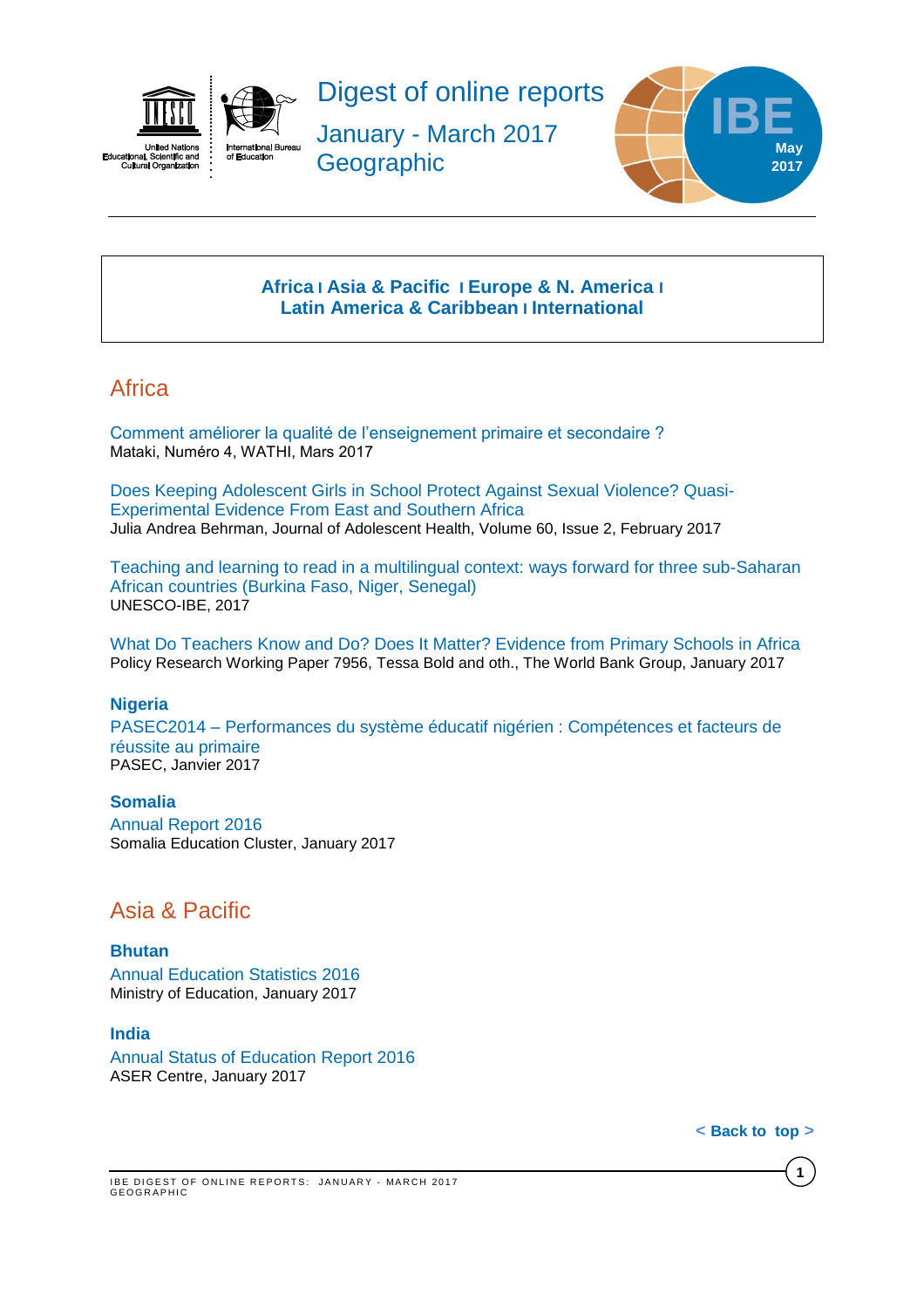#### [Teaching and technology: case studies from India](http://www.teachingenglish.org.uk/sites/teacheng/files/Teaching%20and%20technology%20case%20studies%20from%20India_FINAL_low_res_NEW.pdf) British Council, January 2017

#### **Nepal**

[Reading the past, writing the future: a report on National Literacy Campaign and Literate](http://unesdoc.unesco.org/images/0024/002473/247317e.pdf)  [Nepal Mission](http://unesdoc.unesco.org/images/0024/002473/247317e.pdf)

Sharma, Tanka Nath, UNESCO Office Kathmandu, 2017

#### **New Zealand**

Extending their language - [expanding their world: Children's oral language \(birth-8 years](http://www.ero.govt.nz/assets/Uploads/Extending-their-language-expanding-their-world2.pdf)) Education Review Office, February 2017

### **Philippines**

[Investigations into using data to improve learning: Philippines case study](https://www.brookings.edu/wp-content/uploads/2017/03/global-20170307-philippines-case-study.pdf) The Brookings Institution, March 2017

### **Thailand**

[Review of comprehensive sexuality education in Thailand](http://unesdoc.unesco.org/images/0024/002475/247510e.pdf) UNICEF Thailand Country Office, 2017

### **Tonga**

[Pedagogy versus school readiness : the impact of a randomized reading instruction](http://documents.worldbank.org/curated/en/651771484764766333/pdf/WPS7944.pdf)  [intervention and community-based playgroup intervention](http://documents.worldbank.org/curated/en/651771484764766333/pdf/WPS7944.pdf) on early grade reading outcomes [in Tonga](http://documents.worldbank.org/curated/en/651771484764766333/pdf/WPS7944.pdf)

Policy Research Working Paper 7944, Kevin Macdonald and oth., The World Bank Group, January 2017

# Europe & N. America

### **Europe**

[Inclusive Early Childhood Education: An analysis of 32 European examples](https://www.european-agency.org/sites/default/files/IECE%20%C2%AD%20An%20Analysis%20of%2032%20European%20Examples.pdf) European Agency for Special Needs and Inclusive Education, January 2017

[Structural Indicators for Monitoring Education and Training Systems in Europe 2016 –](https://webgate.ec.europa.eu/fpfis/mwikis/eurydice/index.php/Publications:Structural_Indicators_for_Monitoring_Education_and_Training_Systems_in_Europe_2016_%E2%80%93_Thematic_Overviews) [Thematic Overviews](https://webgate.ec.europa.eu/fpfis/mwikis/eurydice/index.php/Publications:Structural_Indicators_for_Monitoring_Education_and_Training_Systems_in_Europe_2016_%E2%80%93_Thematic_Overviews) Eurodyce, February 2017

[Support Mechanisms for Evidence-based Policy-Making in Education](https://webgate.ec.europa.eu/fpfis/mwikis/eurydice/images/f/f4/206_EN_Evidence_based_policy_making.pdf) Eurydice, 2017

### **Belgium**

[Les indicateurs de l'enseignement 2015 -](http://www.agers.cfwb.be/index.php?page=26998&navi=2264) 10ème édition Ministère de la Fédération Wallonie-Bruxelles - Enseignement.be, 2017

[Les pratiques d'enseignement et d'apprentissage avec le numérique : le cas des tableaux](http://www.rean.be/)  [blancs interactifs et des tablettes numériques au sein des écoles de la Ville de Bruxelles](http://www.rean.be/) Roland, N., Choumane, M. & Vanmeerhaeghe, S., Université libre de Bruxelles, 2016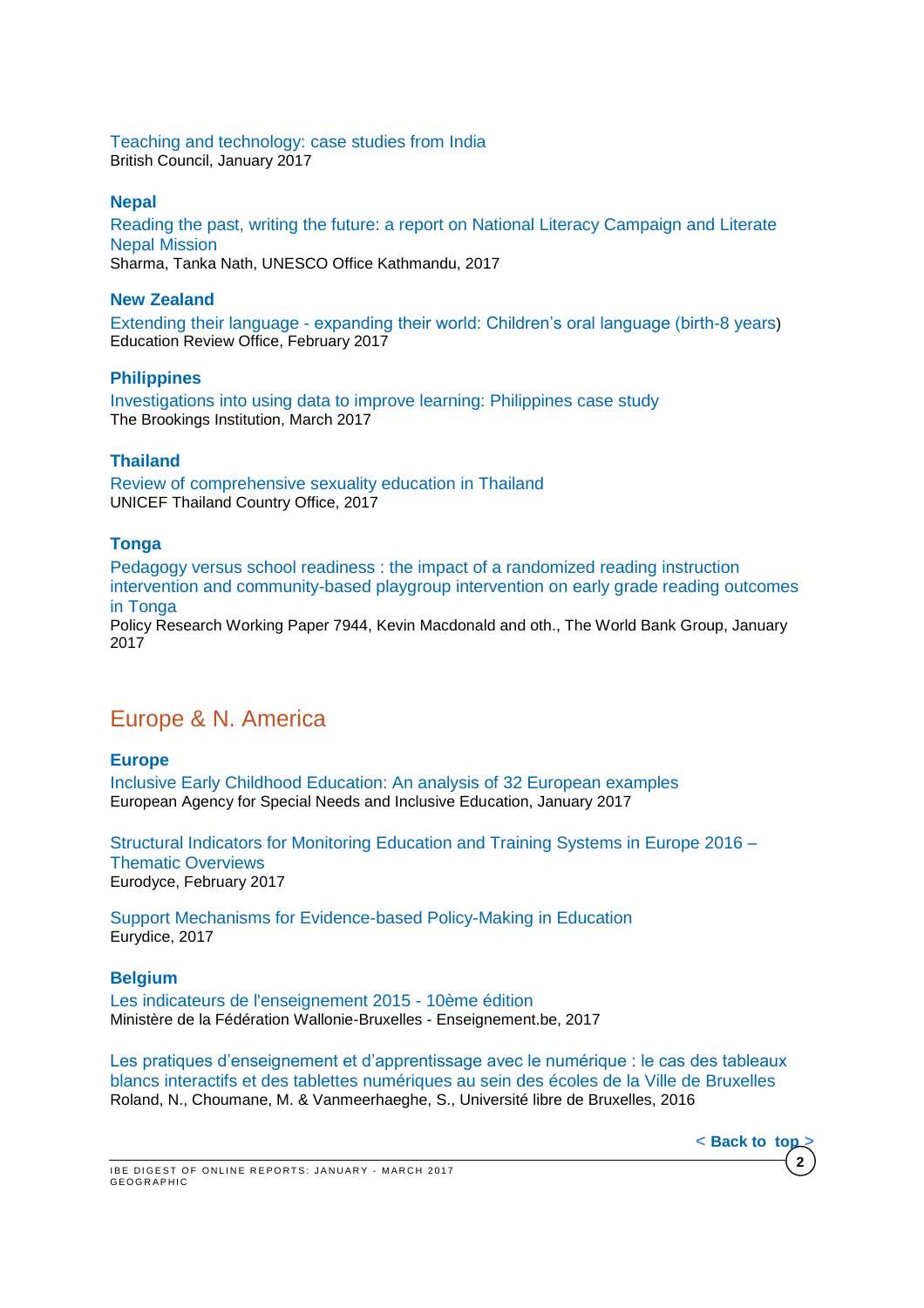### **Estonia**

[What Happens to IT Education? The Case in Estonia with Some Recommendations for](http://search.proquest.com/central/docview/1874276786/AA14672FF0B2439DPQ/37?accountid=41859)  [International Discussion](http://search.proquest.com/central/docview/1874276786/AA14672FF0B2439DPQ/37?accountid=41859) 

International Journal of Information and Education Technology, March 2017 (ProQuest)

#### **Ireland**

[Review of the Pilot of a New Model for Allocating Teaching Resources to Mainstream](http://www.education.ie/en/Publications/Inspection-Reports-Publications/Evaluation-Reports-Guidelines/Review-of-the-Pilot-of-a-New-Model-for-Allocating-Teaching-Resources-for-Pupils-with-Special-Educational-Needs.pdf)  [Schools to Support Pupils with Special Educational Needs](http://www.education.ie/en/Publications/Inspection-Reports-Publications/Evaluation-Reports-Guidelines/Review-of-the-Pilot-of-a-New-Model-for-Allocating-Teaching-Resources-for-Pupils-with-Special-Educational-Needs.pdf) Department of Education and Skills, January 2017

#### **France**

[EMI: partir des pratiques des élèves](http://ife.ens-lyon.fr/vst/DA-Veille/115-janvier-2017.pdf) Claire Joubaire, Dossier de veille de l'IFÉ n° 115, janvier 2017

#### [Enseigner les mathématiques](http://www.lefildubilingue.org/ressources/enseigner-les-mathematiques-sitographie)

Centre de ressources et d'ingénierie documentaires du CIEP, Février 2017

[Protection et éducation de la petite enfance : une priorité en Afrique, en Amérique du Sud et](http://www.ciep.fr/sites/default/files/atoms/files/focus-protection-education-petite-enfance-priorite-afrique-amerique-sud-asie.pdf)  [en Asie](http://www.ciep.fr/sites/default/files/atoms/files/focus-protection-education-petite-enfance-priorite-afrique-amerique-sud-asie.pdf) CIEP, Février 2017

[Renforcer et généraliser aujourd'hui la formation à l'égalité filles-garçons des enseignant.e.s](http://www.haut-conseil-egalite.gouv.fr/IMG/pdf/hce_rapport_formation_a_l_egalite_2017_02_22_vf.pdf)  [pour construire la société égalitaire de demain](http://www.haut-conseil-egalite.gouv.fr/IMG/pdf/hce_rapport_formation_a_l_egalite_2017_02_22_vf.pdf) Haut Conseil à l'Egalité, Février 2017

#### **Ukraine**

[OECD Reviews of Integrity in Education: Ukraine 2017](http://www.oecd-ilibrary.org/education/oecd-reviews-of-integrity-in-education-ukraine_9789264270664-en) OECD, March 2017

### **UK**

[2017 Interim teacher assessment frameworks at the end of key stage 2](https://www.gov.uk/government/uploads/system/uploads/attachment_data/file/538415/2017_interim_teacher_assessment_frameworks_at_the_end_of_key_stage_2_150716_PDFa.pdf) Standards and Testing Agency, March 2017

[Assessment: attitudes, practices and needs](http://www.teachingenglish.org.uk/sites/teacheng/files/G239_ELTRA_Sheehan%20and%20Munro_FINAL_web.pdf) British Council, February 2017

[Low-income pupils' progress at secondary school](https://www.gov.uk/government/uploads/system/uploads/attachment_data/file/594363/Progress_at_Secondary_School_report_final.pdf) Social Mobility Commission, February 2017

[These are our children](https://www.gov.uk/government/uploads/system/uploads/attachment_data/file/585376/Lenehan_Review_Report.pdf)  Dame Christine Lenehan, Council for Disabled Children, January 2017

[Understanding emotional and social intelligence among English language teachers](http://www.teachingenglish.org.uk/sites/teacheng/files/G211_ELTRA_Gkonou%20and%20Mercer%20paper_FINAL_web.pdf) Christina Gkonou and Sarah Mercer, ELT Research Papers 17.03, British Council, January 2017

### **USA**

[The 2017 Brown Center Report on American Education: How Well Are American Students](https://www.brookings.edu/wp-content/uploads/2017/03/2017-brown-center-report-on-american-education.pdf)  [Learning?](https://www.brookings.edu/wp-content/uploads/2017/03/2017-brown-center-report-on-american-education.pdf)

Brown Center on Education Policy at Brookings, March 2017

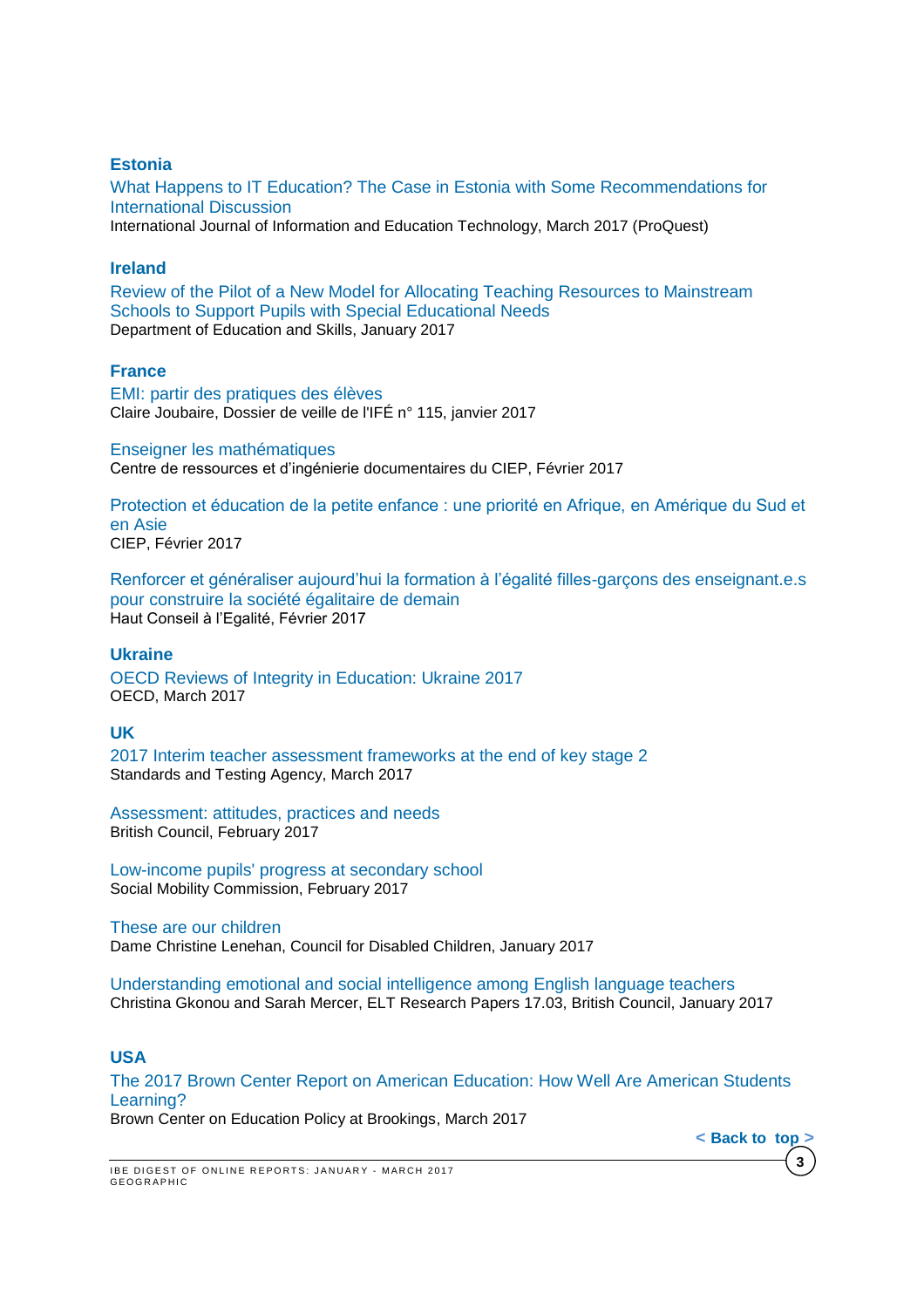[Certification Status and Experience of U.S. Public School Teachers: Variations Across](http://nces.ed.gov/pubsearch/pubsinfo.asp?pubid=2017056)  [Student Subgroups](http://nces.ed.gov/pubsearch/pubsinfo.asp?pubid=2017056) Rahman, T. and al., NCES, March 2017

[Continued support for improving the lowest-performing schools](https://www.brookings.edu/wp-content/uploads/2017/02/es_20170209_loeb_evidence_speaks.pdf) Evidence Speaks Reports, Vol 2, #8, the Brookings Institution, February 2017

[Information for accountability: transparency and citizen engagement for improved service](https://www.brookings.edu/wp-content/uploads/2017/01/global_20170125_information_for_accountability.pdf)  [delivery in education systems](https://www.brookings.edu/wp-content/uploads/2017/01/global_20170125_information_for_accountability.pdf) Lindsay Read &Tamar Manuelyan Atinc, Brookings Institution, January 2017

[Innovation and Technology to Accelerate Progress in Education](https://www.brookings.edu/wp-content/uploads/2017/02/global_20170223_innovation-and-technology.pdf) Rebecca Winthrop and al., the Center for Universal Education at the Brookings Institution, February 2017

Instructional Time for Third- [and Eighth-Graders in Public and Private Schools: School Year](https://nces.ed.gov/pubs2017/2017076.pdf)  [2011–12](https://nces.ed.gov/pubs2017/2017076.pdf) Kathleen Mulvaney Hoyer and Dinah Sparks, NCES, February 2017

[Is it the way they use it? Teachers, ICT and student achievement](http://ac.els-cdn.com/S0272775715302776/1-s2.0-S0272775715302776-main.pdf?_tid=7362ea60-f9d9-11e6-a632-00000aacb361&acdnat=1487862482_24d57920a9b69314f513c92f0f37ad4e) Simona Lorena Comi and al., Ecomonics of Education Review 56 (2017) 24–39, February 2017

[The National Indian Education Study: 2015](https://nces.ed.gov/pubsearch/pubsinfo.asp?pubid=2017161) NCES, March 2017

[Reimagining the Role of Technology in Education: 2017 National Education Technology Plan](https://tech.ed.gov/files/2017/01/NETP17.pdf)  **[Update](https://tech.ed.gov/files/2017/01/NETP17.pdf)** 

U.S. Department of Education, January 2017

[Reimagining the School Day: Innovative Schedules for Teaching and Learning](https://www.americanprogress.org/issues/education/reports/2017/02/23/426723/reimagining-the-school-day/) Center for American Progress, February 2017

[Running in Place: How New Teacher Evaluations Fail to Live Up to Promises](http://www.nctq.org/dmsStage/Final_Evaluation_Paper) National Council on Teacher Quality, January 2017

## <span id="page-3-0"></span>Latin America & Caribbean

[¿Cómo interpretar los resultados de PISA? \(2 ed\)](http://publicaciones.inee.edu.mx/buscadorPub/P1/C/406/P1C406.pdf) INEE, 2017

[Directrices para mejorar la atención educativa de niñas niños y adolescentes indígenas](http://publicaciones.inee.edu.mx/buscadorPub/P1/F/104/P1F104.pdf) INEE, 2017

[Medias y porcentajes en PISA: un primer paso para su comprensión \(2 ed\)](http://publicaciones.inee.edu.mx/buscadorPub/P1/C/407/P1C407.pdf) INEE, 2017

[Por una educación garante de derechos: Demandas de](http://v2.campanaderechoeducacion.org/es/publicaciones/clade/publicaciones-tematicas.html?download=392%3A2017-01-20-21-16-50) estudiantes secundaristas para [América Latina y el Caribe](http://v2.campanaderechoeducacion.org/es/publicaciones/clade/publicaciones-tematicas.html?download=392%3A2017-01-20-21-16-50)

**4**

**< Back [to\\_top](#page-0-0) >**

Campaña Latinoamericana por el Derecho a la Educación, Enero de 2017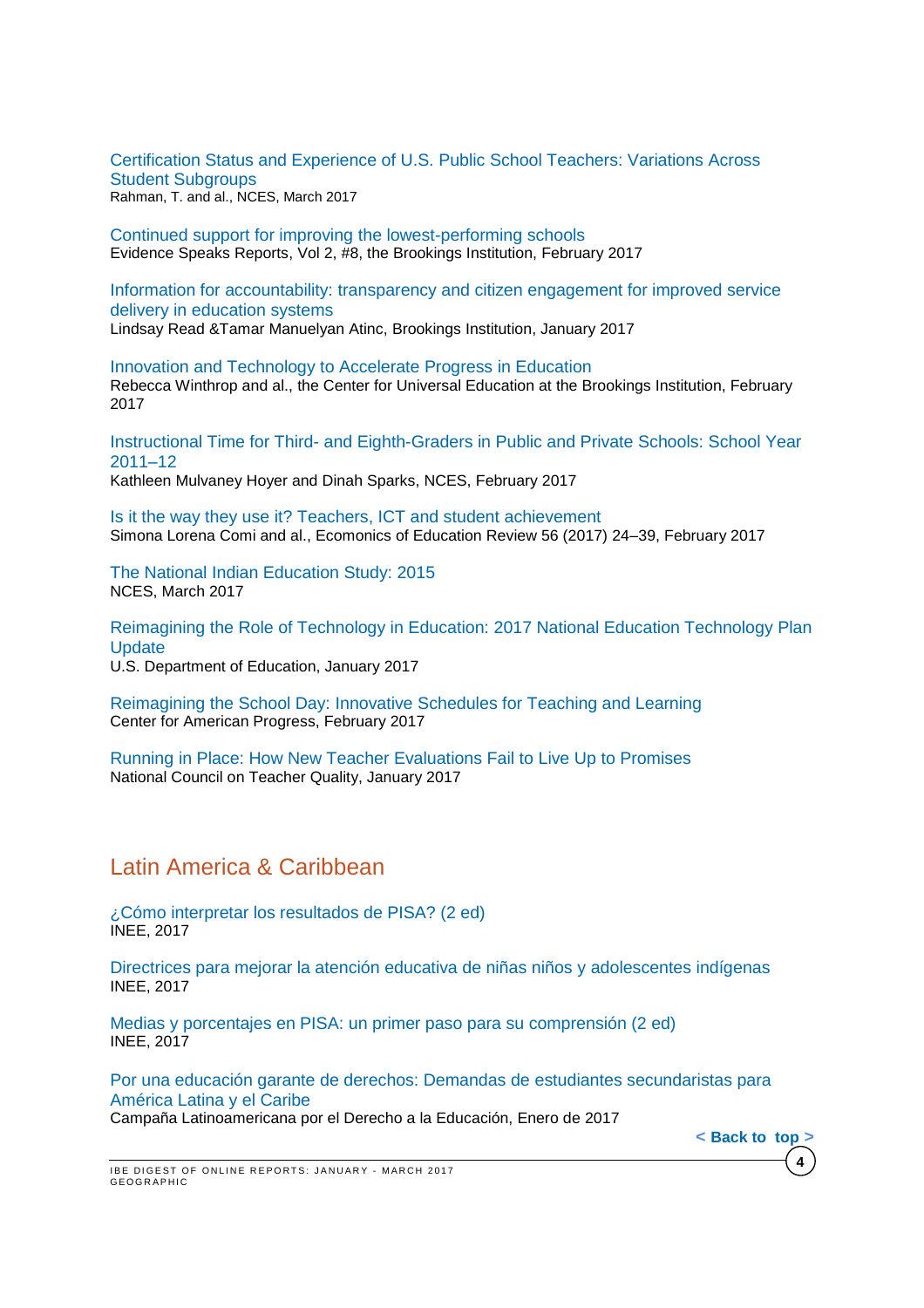[Youth and changing realities: rethinking secondary education in Latin America](http://unesdoc.unesco.org/images/0024/002475/247577e.pdf) UNESCO, 2017 [Spanish](http://unesdoc.unesco.org/images/0024/002475/247578s.pdf)

#### **Uruguay**

OECD Reviews of School [Resources:](http://www.oecd-ilibrary.org/docserver/download/9116121e.pdf?expires=1480598764&id=id&accname=guest&checksum=491ED44E74F853675EFF7FB80DCA1C43) Uruguay 2016 Paulo Santiago and oth., OECD, November 2016

## <span id="page-4-0"></span>International

#### **OECD**

[Empowering and Enabling Teachers to Improve Equity and Outcomes for All](http://www.oecd-ilibrary.org/education/empowering-and-enabling-teachers-to-improve-equity-and-outcomes-for-all_9789264273238-en) OECD, March 2017

[National testing policies and educator based testing for accountability: the role of selection in](http://www.oecd-ilibrary.org/fr/economics/national-testing-policies-and-educator-based-testing-for-accountability_eco_studies-2016-5jg1jxftj4r3)  [student achievement](http://www.oecd-ilibrary.org/fr/economics/national-testing-policies-and-educator-based-testing-for-accountability_eco_studies-2016-5jg1jxftj4r3) William C. Smith, OECD, 2017

[Pedagogical](http://www.oecd-ilibrary.org/education/pedagogical-knowledge-and-the-changing-nature-of-the-teaching-profession_9789264270695-en) Knowledge and the Changing Nature of the Teaching Profession Karolina Deligiannidi and al., OECD, February 2017

[What do we know about teachers' selection and professional development in high performing](http://www.oecd-ilibrary.org/docserver/download/87acdc87-en.pdf?expires=1491889792&id=id&accname=guest&checksum=2ADDFF17F15AFC177090493D67B3B7CE)  [countries?](http://www.oecd-ilibrary.org/docserver/download/87acdc87-en.pdf?expires=1491889792&id=id&accname=guest&checksum=2ADDFF17F15AFC177090493D67B3B7CE) OECD, March 2017

#### **UNESCO**

Education for Sustainable [Development Goals: learning objectives](http://unesdoc.unesco.org/images/0024/002474/247444e.pdf) Rieckmann, Marco, UNESCO, 2017 [French](http://unesdoc.unesco.org/images/0024/002475/247507f.pdf)

[Education sexuelle complète: nouveaux éléments d'information, enseignements et pratiques:](http://unesdoc.unesco.org/images/0024/002470/247010f.pdf)  [une étude mondiale, 2015](http://unesdoc.unesco.org/images/0024/002470/247010f.pdf) UNESCO, 2017

[Globalization and the neoliberal imaginary of educational reform](http://unesdoc.unesco.org/images/0024/002473/247328e.pdf) Education, research and foresight: working papers, Series: 20, UNESCO, 2017

[Let's decide how to measure school violence](http://unesdoc.unesco.org/images/0024/002469/246984E.pdf) Global education monitoring report: policy paper 29. UNESCO, 2017

[School violence and bullying: global status report](http://unesdoc.unesco.org/images/0024/002469/246970e.pdf) UNESCO, 2017 [French](http://unesdoc.unesco.org/images/0024/002469/246976f.pdf) 

[Partnering for prosperity: education for green and inclusive growth; Global education](http://unesdoc.unesco.org/images/0024/002469/246918e.pdf)  monitoring report, 2016;summary UNESCO, 2017

[Public-private partnerships as an education policy approach: multiple meanings, risks and](http://unesdoc.unesco.org/images/0024/002473/247327e.pdf)  [challenges](http://unesdoc.unesco.org/images/0024/002473/247327e.pdf)



**< Back [to\\_top](#page-0-0) >**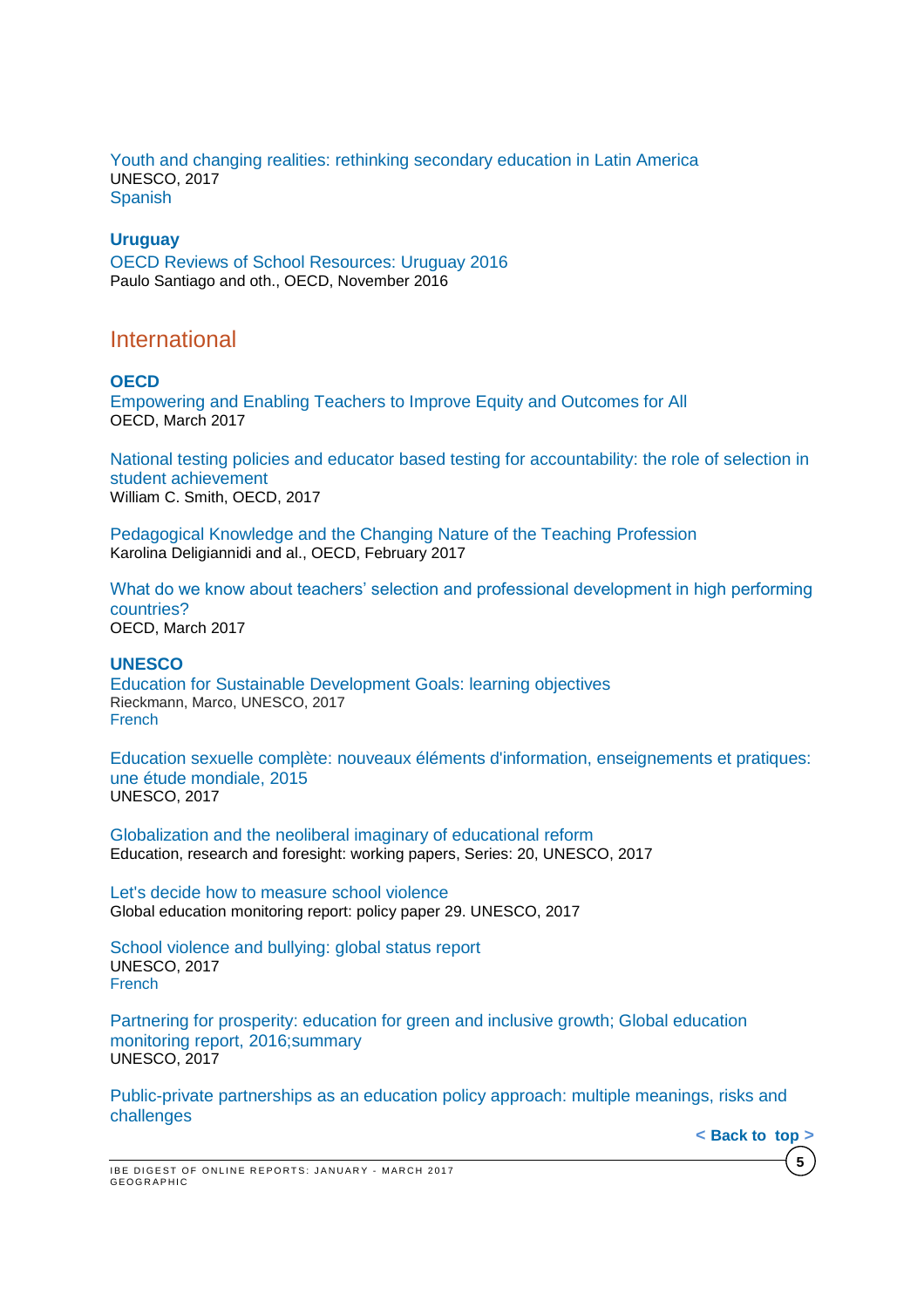Education, research and foresight: working papers, Series: 19, UNESCO, 2017

[Textbooks pave the way to sustainable development](http://unesdoc.unesco.org/images/0024/002467/246777e.pdf)  Global education monitoring report: policy paper 28, UNESCO, 2016 [French](http://unesdoc.unesco.org/images/0024/002467/246777f.pdf) [Spanish](http://unesdoc.unesco.org/images/0024/002467/246777s.pdf)

#### **UNESCO-IBE**

[The Conceptualization of competencies related to sustainable development and sustainable](http://unesdoc.unesco.org/images/0024/002473/247343E.pdf)  [lifestyles](http://unesdoc.unesco.org/images/0024/002473/247343E.pdf)

In-Progress Reflection No. 8 on Current and Critical Issues in Curriculum, Learning and Assessment, UNESCO-IBE, February 2017

**< Back [to\\_top](#page-0-0) >**